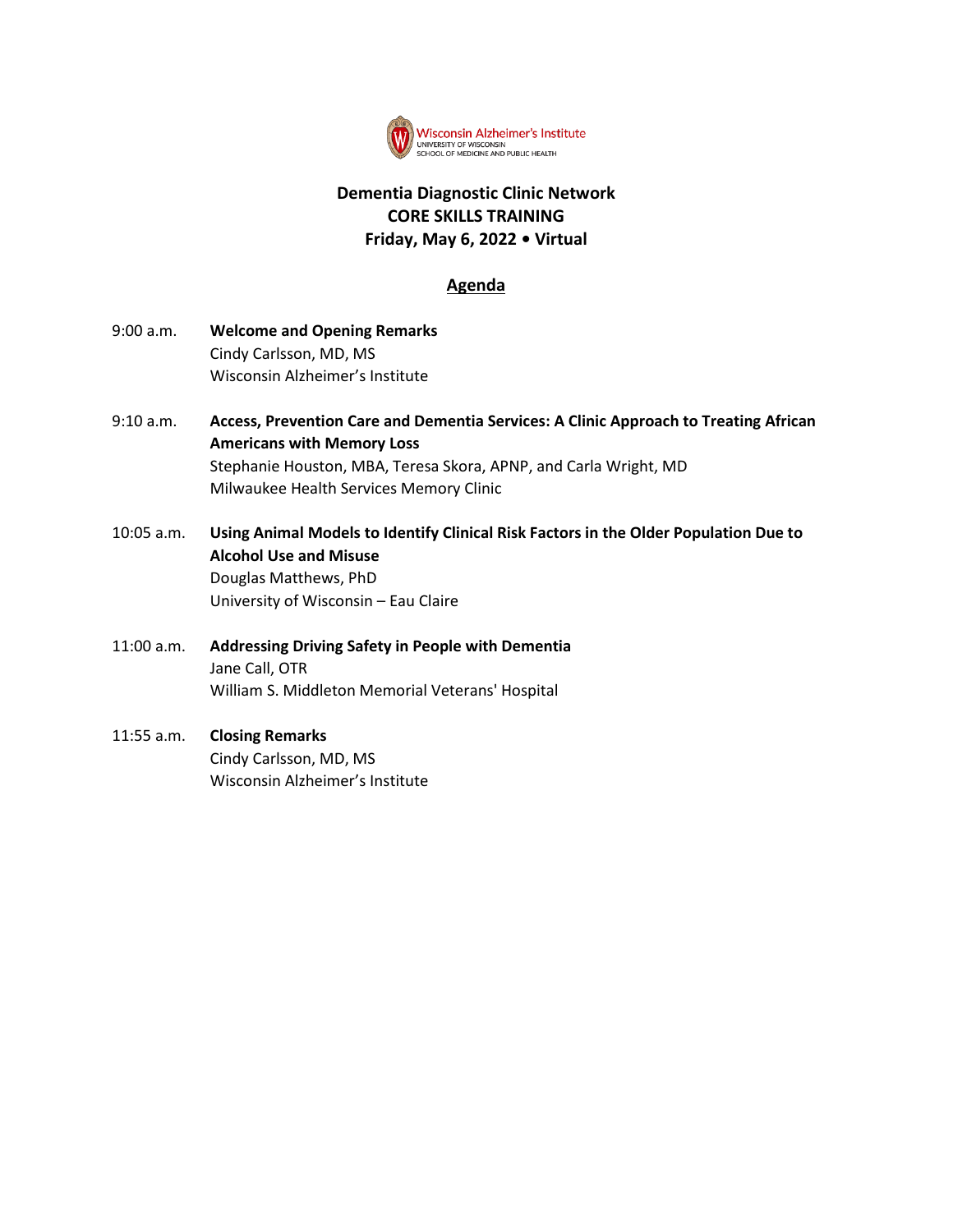### **Presenters**

**Jane Call, OTR Presentation:** *Addressing Driving Safety in People with Dementia* Occupational Therapist William S. Middleton Memorial Veterans' Hospital Madison, Wisconsin

Jane Call has been an occupational therapist for twenty-two years, working with geriatric populations in rehabilitation. For the past 15 years, she been with the Veterans Administration in acute care and doing driving evaluations. She holds an Advanced Dementia Specialist certificate.

#### **Stephanie Houston, MBA**

**Presentation:** *Access, Prevention Care and Dementia Services: A Clinic Approach to Treating African Americans with Memory Loss* Milwaukee Health Services Memory Clinic Milwaukee, Wisconsin Senior Outreach Program Coordinator Wisconsin Alzheimer's Institute, Regional Milwaukee Office UW School of Medicine and Public Health Madison, Wisconsin

Stephanie Houston is a Senior Program Coordinator with the Wisconsin Alzheimer's Institute Regional Milwaukee Office. She joined the WAI staff in 2009, in her role Stephanie provides ongoing assistance to cognitively impaired, and medically underserved African American older adults and families.

Stephanie is a resource and a service link for older adults and their families who are seeking a proper evaluation and diagnosis for Alzheimer's disease or related dementia. Routinely, she performs in-home assessments, provides consultations, mediates family meetings; and assist families to develop a plan of care. In addition, she refers individuals for Cognitive evaluations to local affiliated WAI Dementia Diagnostic Clinic's for treatment.

For over 10 years Stephanie has served as a member of an interdisciplinary team at Milwaukee Health Services Inc., the first Federally Qualified Health Care Center with a Dementia Diagnostic Clinic. At MHSI, She consults with families and provides Dementia education materials and provides service links to Community resources and support.

Since 2014 Stephanie has served as the Coordinator of the WAI Outreach Program the "Amazing Grace" Chorus. The Chorus program is made up of individuals living with Alzheimer's disease or a related Dementia who sing with their care partners. Through music and social engagement the program seeks to improve the "Quality of Life" of individuals and their care partners. In addition, participants receive ongoing information of Community resources for support. Stephanie is actively involved in recruitment and retention of minority participants in UW sponsored Alzheimer's disease research projects, as well as, community education and outreach activities. In 2017 Stephanie was honored to be the recipient of the Alzheimer's Association of Southeastern Wisconsin Chapter "Professional of the Year" Award.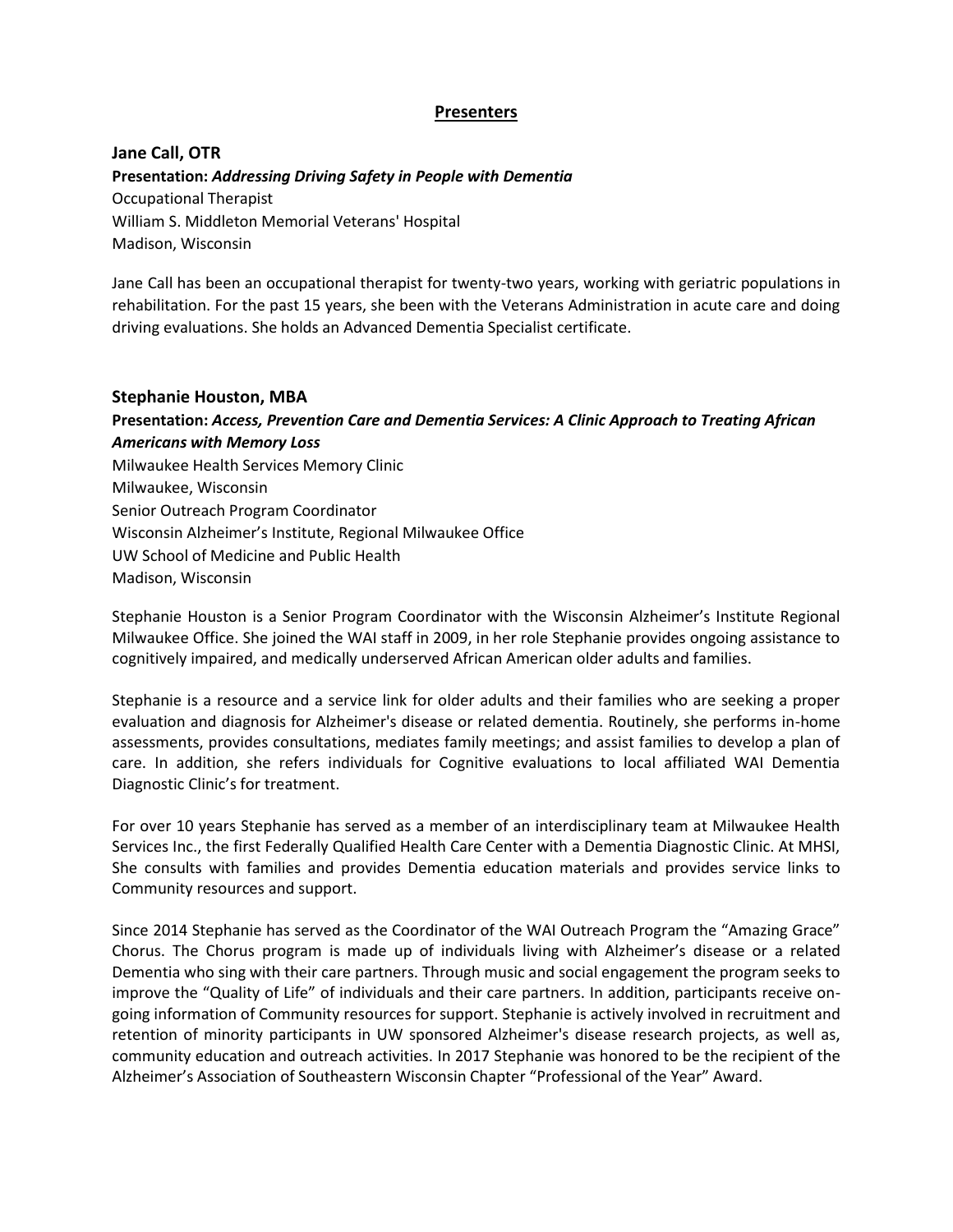#### **Douglas Matthews, PhD**

**Presentation:** *Using Animal Models to Identify Clinical Risk Factors in the Older Population Due to Alcohol Use and Misuse* Licensed Clinical Psychologist Professor of Psychology University of Wisconsin – Eau Claire Eau Claire, Wisconsin

Dr. Douglas Matthews is a Professor of Psychology at the University of Wisconsin – Eau Claire who investigates the impact of alcohol (ethanol) in aged preclinical animal models. He has published seventyeight peer reviewed papers and book chapters and given thirty-three conference presentations at symposia in the United States and various international locations. His laboratory has been awarded over \$2.5 million dollars in research funding from Mayo Clinic Healthcare, National Institutes of Health, University of Wisconsin – Eau Claire and the Republic of Singapore.

#### **Teresa Skora, APNP**

### **Presentation:** *Access, Prevention Care and Dementia Services: A Clinic Approach to Treating African Americans with Memory Loss*

Advanced Practice Nurse Prescriber Milwaukee Health Services Memory Clinic Milwaukee, Wisconsin

Teresa Skora is a Nurse Practitioner and serves as the Memory Clinic Coordinator at Milwaukee Health Services Inc. Teresa received her undergraduate degree from Alverno College and a graduate degree from Marquette University. Teresa has worked as Clinic Coordinator for the Memory Clinic at Milwaukee Health Services since 2009. Teresa collaborates with a multi-disciplinary team to evaluate, diagnose and treat memory loss. Teresa's responsibilities include educating and scheduling individuals for their memory evaluation and administering the cognitive testing in the clinic. In the past, she has organized memory screenings in the community at Senior Apartments or Senior Centers and has been a facilitator for the Healthy Body Healthy Mind Connection Classes. In the clinic Teresa also conducts Medicare Wellness Visits. Outside of work Teresa serves on the HDSA WI Board and volunteers at the Open Door Free Clinic.

#### **Carla Wright, MD**

## **Presentation:** *Access, Prevention Care and Dementia Services: A Clinic Approach to Treating African Americans with Memory Loss*

Physician Milwaukee Health Services Memory Clinic Milwaukee, Wisconsin

Dr. Carla Wright has spent the majority of her career working right here in Milwaukee--in the unique field in which she has expertise—rehabilitation medicine and geriatrics.

Originally, from Detroit, Michigan, Dr. Wright is a graduate of Vassar College with a degree in biopsychology. She also attended the University of Michigan School of Medicine, completed an internship